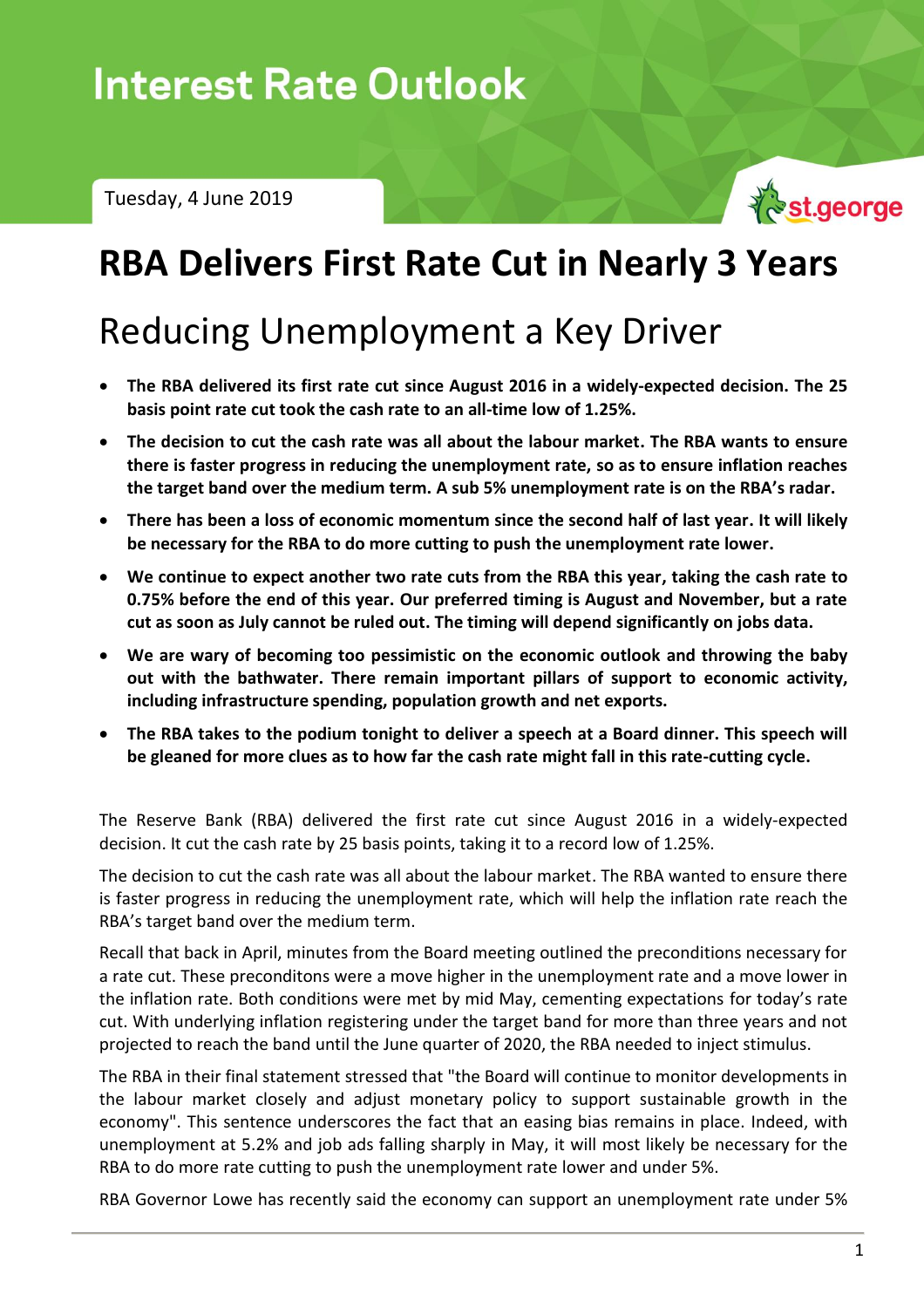without raising inflation concerns. Indeed, Lowe also said monetary policy can help the unemployment move lower and we should want it go lower.

We are sticking to our view then that two more rate cuts are in store this year, taking the cash rate to 0.75% before the end of this year. Our preferred timing for these rate cuts are August and November, but there is a real risk the RBA delivers a follow-up rate cut as soon as July. Evidence of more softening in the labour market and greater risks in the global economic outlook are likely to be needed to deliver a follow-up rate cut as soon as next month.

Some market participants expect the RBA to take the cash rate to 0.50% in this easing cycle, but we are wary of becoming too pessimistic at this point in time. Economic growth remains supported by strong public infrastructure spending, firm contributions from the export sector amid elevated bulk commodity prices and a robust pace of population growth. However, consumer spending growth remains subdued. The downturn in housing is hurting consumption. High household debt and weak wages growth are also headwinds for the consumer. But election uncertainty has now passed, stimulus from the government is possible and stimulus from the RBA should lead to some improvement in the domestic economy.

Moreover, there is some evidence gathering that we might be nearing a bottom in the downturn in Sydney and Melbourne dwelling prices, although prices might dwell around the bottom for some time. The improvement in auction clearance rates in these cities and a slowing in the rate of price declines give us some encouragement around this view.

Tomorrow GDP data is likely to show that the economy expanded by 0.6% in the March quarter. This is a reasonable rate of growth. However, the annual rate of growth will fall from 2.3% in Q4 2018 to 1.9% in Q1 2019 if our forecast is correct.

There has been some discussion around quantitative easing (or bond-purchasing by the central bank, also known as QE) in economist circles. But we feel it is too early for the RBA to be embracing QE. Central banks favour interest-rate policy over QE and only move to QE once interest-rate policy loses its effectiveness. We believe it would not be until the cash rate reached 0.50% or possibly below 0.50% that QE would need to be entertained.

There has also been some discussion around changing the inflation target band, which is 2-3% per annum over time. In our view, moving the inflation target would not be the solution and it would be damaging to future inflation expectations, which are used in setting wages and prices. Moving the inflation target band every time inflation undershoots or overshoots the target would also create considerable uncertainty around how the RBA conducts monetary policy. This discussion might go some way to explaining why Lowe was keen to point out in one of his recent speeches that the inflation target band remains the RBA's "north star".

Tonight, the RBA Governor takes to the podium this evening at 7:30pm AEST to deliver a speech titled "Today's Reduction in the Cash Rate". The Governor will also take questions from the media after his speech. We might get a clearer indication of future RBA policy action from this speech.

The market reaction from today's decision has been limited. The Australian dollar initially rose around 15 pips against the US dollar on the decision, but has since given up these gains, and shortterm Australian bond yields were little changed.

> **Besa Deda, Chief Economist** Ph: 02-8254-3251